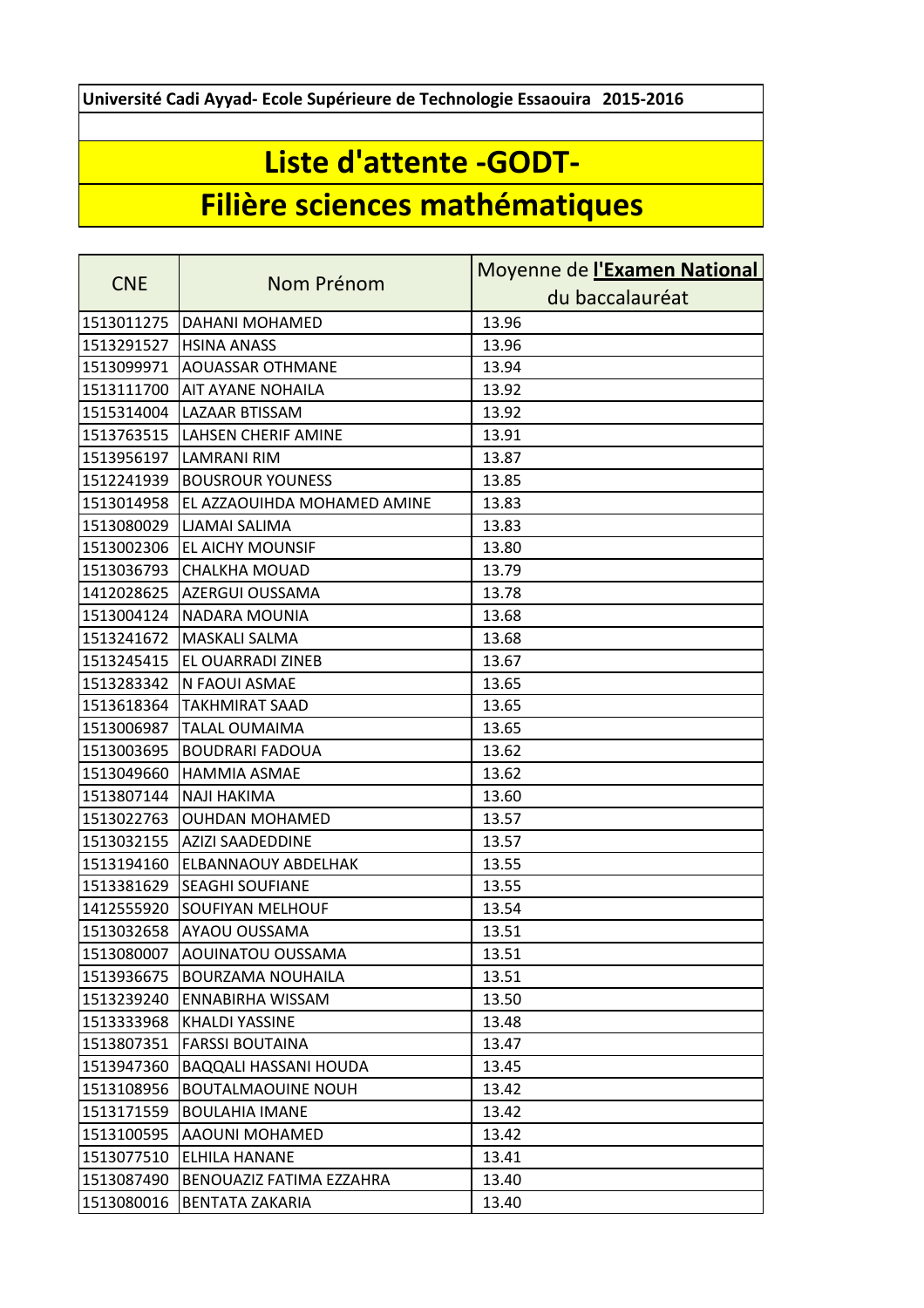| 1412242047 | <b>RAFI FADOUA</b>             | 13.37 |
|------------|--------------------------------|-------|
| 1513365321 | <b>OUHADDACH SALMA</b>         | 13.28 |
| 1513338914 | EL MGANI KHALIL                | 13.28 |
| 1513000679 | LAGUIR IKRAM                   | 13.27 |
| 1513781876 | <b>IDRISSI ADIL</b>            | 13.27 |
| 1513244373 | EZZEROUALY EL HASSANE          | 13.26 |
|            | 1513625521 ZAZOUNI MARIAM      | 13.25 |
| 1513763020 | RIHANI ZINEB                   | 13.25 |
| 1513552260 | EL HADRI CHAIMAE               | 13.23 |
| 1513245782 | EL OUALAD OUMAYMA              | 13.22 |
| 1513023429 | RAOUI ABDELAZIZ                | 13.22 |
| 1513040194 | <b>ZAIDOUHADDOU ISSAM</b>      | 13.21 |
| 1513198005 | <b>JELAIDI ANAS</b>            | 13.21 |
| 1412248787 | ANAJJAR FATIMA AZZAHRA         | 13.20 |
| 1513346661 | EZZAHI CHAIMAA                 | 13.20 |
|            | 1513073799 EL BOUGA YOUSSEF    | 13.18 |
| 1513068269 | EL BIYAZI OUAFA                | 13.17 |
| 1513338040 | <b>BARRANE HAFSA</b>           | 13.17 |
| 1513237672 | EL BIYAD MOUNA                 | 13.15 |
| 1513935748 | EL MADANI ANASS                | 13.14 |
| 1513032061 | BOUDARA ABDELKARIM             | 13.12 |
| 1513160433 | <b>BELKACHACH AMINE</b>        | 13.12 |
| 1513280127 | <b>TANJAOUI YOUSRA</b>         | 13.12 |
| 1513231541 | <b>IKHIBI SALMA</b>            | 13.05 |
| 1513243718 | HANZAZ HAMZA                   | 13.03 |
| 1513605784 | <b>BENJEDDOU OUMAIMA</b>       | 13.03 |
| 1513365526 | KHALILI SARA                   | 13.01 |
| 1513227519 | <b>ARHAZZAL HAKIM</b>          | 12.99 |
|            | 1513055041 ELFOUA ABDERRAHMANE | 12.97 |
| 1512279664 | TANJI BADR EDDINE              | 12.95 |
| 1513015823 | <b>LAASSAM YASSIN</b>          | 12.93 |
| 1513068318 | <b>ALAOUI DAHBI BADR</b>       | 12.93 |
| 1513520819 | JAZOULI OTHMANE                | 12.93 |
| 1513242588 | EL MOTAOUAKKEL LATIFA          | 12.91 |
| 1512025935 | <b>TIGUINT ISMAIL</b>          | 12.88 |
| 1513862541 | LAAMOURI MOHAMMED              | 12.86 |
| 1513250148 | <b>JAHOUNE YASMINE</b>         | 12.86 |
| 1513250748 | <b>EZZAHIRI CHAIMAE</b>        | 12.84 |
| 1513940097 | ZAHARI KHADIJA                 | 12.84 |
| 1513024883 | EL GUENGUE MOHAMED AMINE       | 12.83 |
| 1513246014 | NAIMA REDOUANE                 | 12.83 |
| 1513348662 | <b>MOWGLI OTHMAN</b>           | 12.82 |
| 1513379682 | <b>JNAINI ABDELLAH</b>         | 12.80 |
| 1513006280 | AKHSASSI WIAME                 | 12.79 |
| 1513379379 | <b>BIMEZZAGH ASMAA</b>         | 12.78 |
| 1513012821 | EL KHALILI IBRAHIM             | 12.76 |
| 1513955068 | <b>BOUCHOUAF OMAR</b>          | 12.74 |
| 1513380050 | <b>FADLI ACHRAF</b>            | 12.73 |
| 1513280121 | AJROUB KAOUTAR                 | 12.71 |
| 1513100558 | <b>ZOUINEB CHADI</b>           | 12.71 |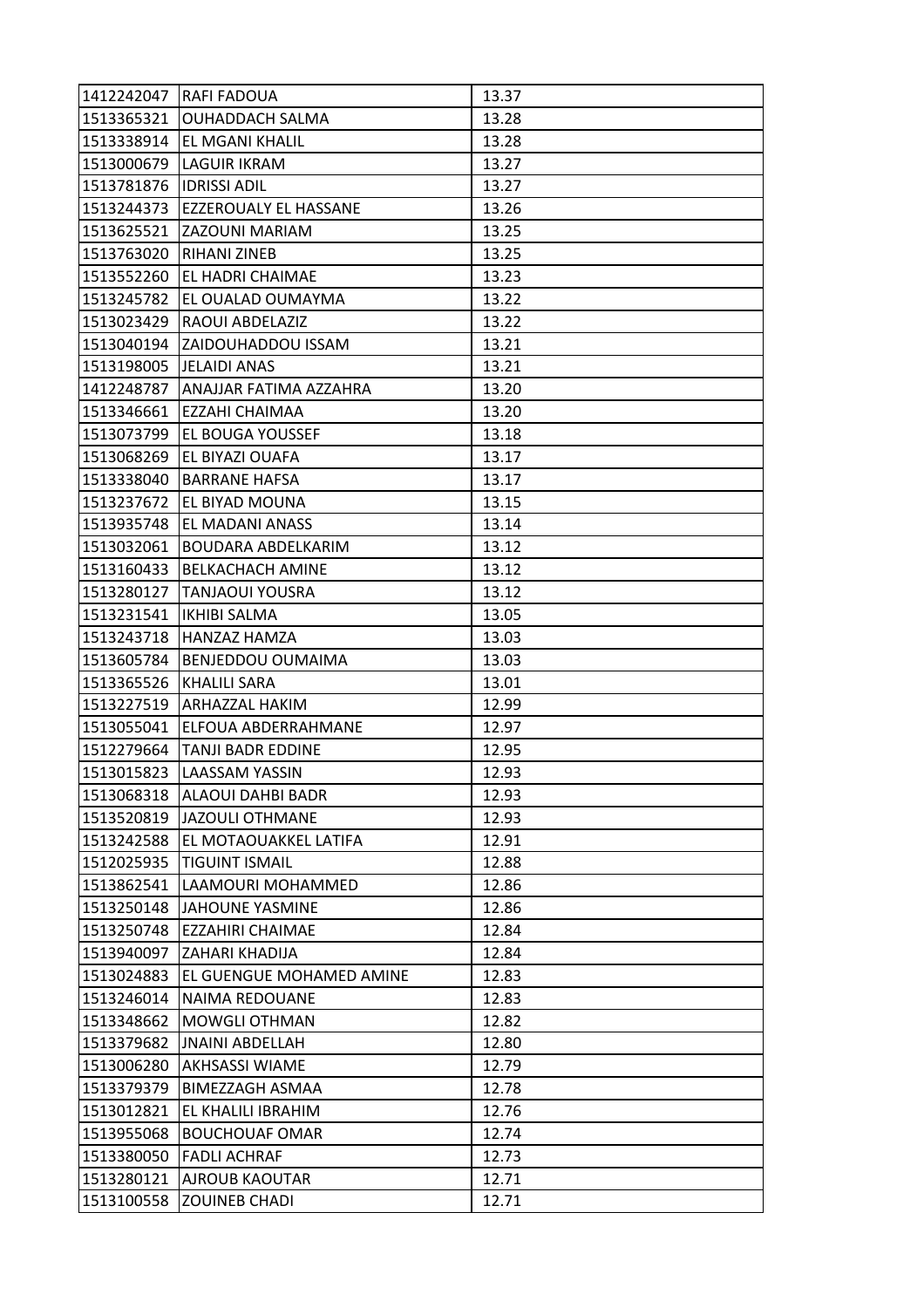|                         | 1412083912 ISMAIL ELHOUARY     | 12.70 |
|-------------------------|--------------------------------|-------|
|                         | 1513250174 SARDI CHARAF        | 12.70 |
|                         | 1513317094   TIBRANI MOUNSSIF  | 12.66 |
| 1513375561              | HIMAFI HAFSA                   | 12.65 |
| 1512042413              | LKADI MOHAMED                  | 12.65 |
|                         | 1513242642  JBAIDA CHAIMAE     | 12.64 |
| 1513193883              | <b>HICHAMI OSSAMA</b>          | 12.63 |
| 1513040324              | <b>OUDRA ACHRAF</b>            | 12.63 |
|                         | 1513935749 ARZIKI HAMZA        | 12.62 |
|                         | 1513250212 SERDAI ANAS         | 12.62 |
| 1513048641              | <b>BENJLIOUEL BOUTAYNA</b>     | 12.61 |
| 1513152632              | MAGNOUN CHAIMA                 | 12.61 |
| 1513186994              | KBACHE KHADIJA                 | 12.60 |
|                         | 1513606448 AMIR KHADIJA        | 12.59 |
|                         | 1513759118 SLASSI ABDELKHALEK  | 12.58 |
|                         | 1412080207 ABDERRAZAQ LAATAATA | 12.57 |
| 1513099521              | <b>ADROUJ IBTISSAM</b>         | 12.57 |
| 1513014224              | EL MAADRI AAFAF                | 12.55 |
|                         | 1512004750 ZARHOUNI HAMZA      | 12.54 |
| 1513100020              | DOUKALI MOHAMED ANAS           | 12.54 |
|                         | 1513158016   ABBASSI DOAE      | 12.54 |
| 1513068130              | CHOUKRI MOHAMMED YASSINE       | 12.52 |
| 1513099333              | EL HASNAOUI SALMA              | 12.52 |
| 1513000354              | <b>BELMOKADEM HAMZA</b>        | 12.50 |
| 1513032194   SABRI ADIL |                                | 12.48 |
|                         | 1513100144 GHALLABI HAMZA      | 12.48 |
| 1412018043              | <b>ZOUIHER IMANE</b>           | 12.47 |
| 1513941764              | OU SALLOU HADDOU               | 12.47 |
| 1412075963              | ZAKARIA BELLOUCH               | 12.47 |
| 1513079558              | <b>BANOURI ACHRAF</b>          | 12.47 |
| 1513250083              | <b>ACHAGHOUGH AMINE</b>        | 12.47 |
| 1513329573              | <b>BOUJIDA YASSINE</b>         | 12.47 |
|                         | 1513073426   HAKIK ACHRAF      | 12.46 |
| 1513242495              | ELKAHILI MANAL                 | 12.45 |
| 1513012831              | YASSINE FATIMA                 | 12.42 |
| 1513029150              | EL GARANI OMAYMA               | 12.41 |
| 1513346350              | M KAMLI AYOUB                  | 12.38 |
| 1513020033              | <b>CHIBANE OMAR</b>            | 12.37 |
| 1513012755              | CHOUIEKH CHAIMA                | 12.36 |
| 1513807844              | <b>BEN DAHRI ABIR</b>          | 12.36 |
| 1513288052              | MICHMACHI SAAD                 | 12.36 |
| 1513006809              | <b>BOULAHROUD YOUSSEF</b>      | 12.35 |
| 1513953304              | <b>ABOUHADID OMAR</b>          | 12.34 |
| 1513231888              | ES SERGHINI OMAR               | 12.32 |
| 1513032780              | <b>BOUCHELGA ABDELJALIL</b>    | 12.29 |
| 1513164557              | ADADI BASSAM                   | 12.28 |
| 1513527812              | <b>BETTAOUI ANASS</b>          | 12.28 |
| 1513331697              | EL KABES OUMAIMA               | 12.28 |
| 1513012752              | EL MASSAFI ANAS                | 12.27 |
| 1513541119              | CHIHEB ABDELKARIM              | 12.27 |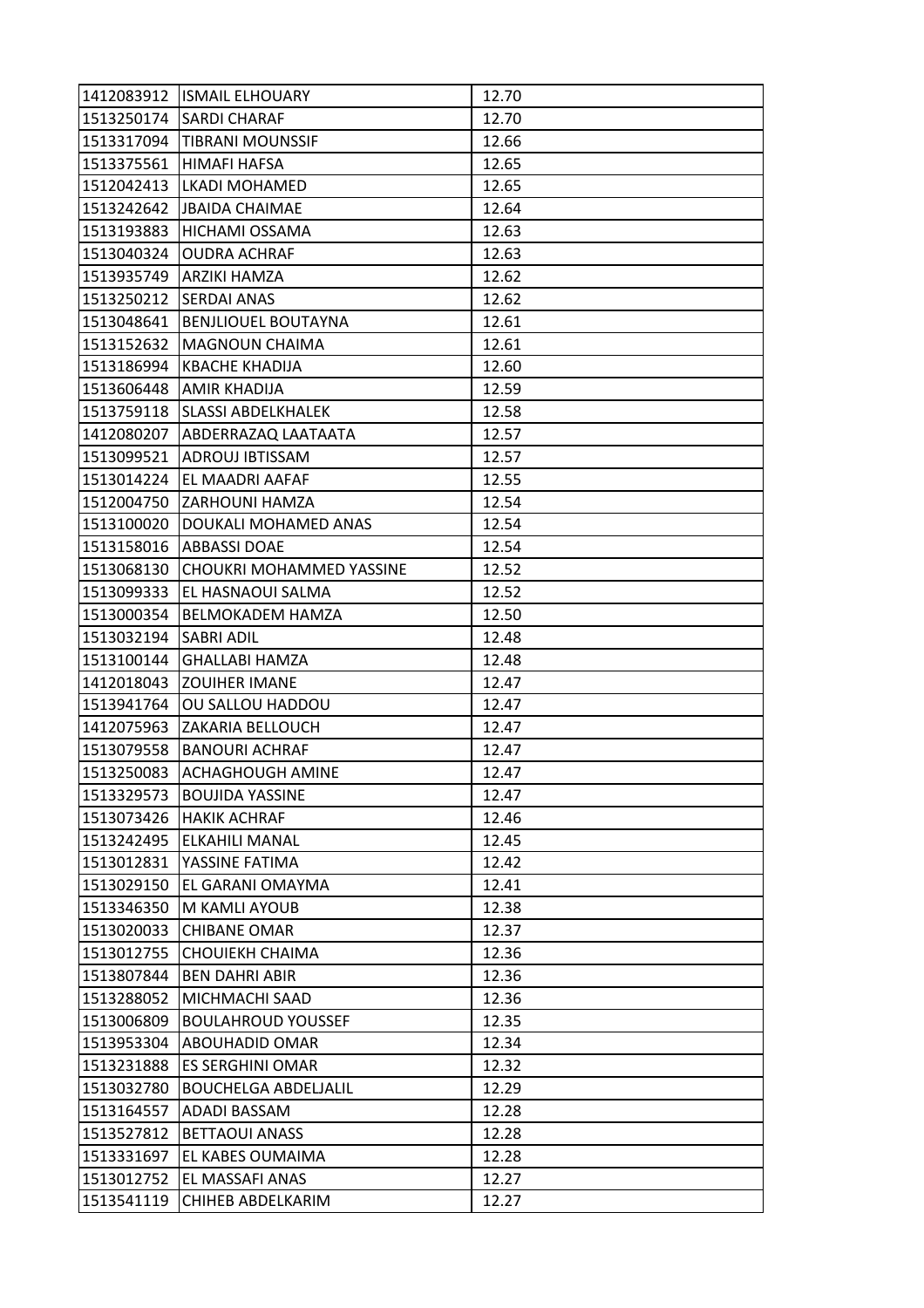| 1412054872 | LAAYALI OMAYMA                | 12.26 |
|------------|-------------------------------|-------|
|            | 1513365546 ATLAS YASSINE      | 12.26 |
| 1513024818 | <b>CHAKIR ELOUALID</b>        | 12.25 |
| 1512784621 | EL YAAGOUBI SANAA             | 12.25 |
| 1513231602 | <b>OUTTI AMAL</b>             | 12.24 |
| 1513355831 | <b>ZINEB CHALAOUANE</b>       | 12.24 |
| 1513050964 | LAGHRIB FATIMA                | 12.22 |
| 1513068694 | ABDEREBBI ABDENNOUR           | 12.21 |
| 1412052955 | RIADI KHAOULA                 | 12.20 |
| 1515413741 | <b>SOUFIANE YOUNESS</b>       | 12.20 |
| 1513948466 | <b>BEN SELLAM MARIEME</b>     | 12.17 |
| 1513153800 | <b>SKANDAR AYOUB</b>          | 12.16 |
| 1513246010 | <b>ZOUHRI OUSSAMA</b>         | 12.16 |
| 1513089091 | <b>BERDOUZI OUALID</b>        | 12.14 |
| 1513188362 | DAROUSSE CHAIMAE              | 12.09 |
|            | 1512099236   BERGUI IFSANE    | 12.05 |
| 1513023409 | <b>ELOUATTAB KHAWLA</b>       | 12.04 |
| 1513150120 | DAROUICH CHAIMAE              | 12.02 |
| 1512028343 | <b>GHARIB NOUREDDINE</b>      | 12.01 |
| 1513068144 | <b>MAHFOUD AMAL</b>           | 12.01 |
| 1513006869 | JOUGHRE FATIMA EZZAHRA        | 12.00 |
| 1513033288 | AIT LAAJINE ABDELLAH          | 11.99 |
| 1513525078 | <b>BELLORHZAL MERYEM</b>      | 11.98 |
| 1513938768 | JEKKA HAJAR                   | 11.98 |
| 1513244627 | ROUAMCHI MERYEM               | 11.98 |
| 1513109824 | <b>ASABBANE WISSAL</b>        | 11.95 |
| 1513367536 | WICHOU MOHAMED REDA           | 11.95 |
| 1513008501 | DOURAMANE MANAL               | 11.93 |
| 1513036420 | <b>IDAOUBAKRIM HASSAN</b>     | 11.91 |
|            | 1513231559 ASSIM EDDINE IMANE | 11.91 |
| 1513329381 | BENKHALDOUN HAMZA             | 11.90 |
| 1513050320 | <b>MOUTIK ABDESSABOUR</b>     | 11.89 |
| 1513156010 | <b>BEN MAYS HAMZA</b>         | 11.88 |
| 1513099320 | <b>AICHE ABDERRAHMANE</b>     | 11.88 |
| 1513055701 | BENHEDDA FATIMAZAHRA          | 11.87 |
| 1513529150 | <b>ADAHMANI EL MAHDI</b>      | 11.87 |
| 1513275486 | CHABI HOUDA                   | 11.83 |
| 1412016997 | <b>ATAKAT KHALID</b>          | 11.83 |
| 1412039101 | BACHAYA AIDA                  | 11.82 |
| 1513073800 | <b>MAAROUF OUASSIME</b>       | 11.82 |
| 1513227626 | SISSANI HAFSA                 | 11.82 |
| 1513243145 | ELKAMOUNI CHAIMAA             | 11.82 |
| 1513108923 | <b>OUAZRI MAROUANE</b>        | 11.79 |
| 1513102247 | <b>BAZOUY ABDESSADEQ</b>      | 11.77 |
| 1412764911 | <b>BOUGHALAD ISMAIL</b>       | 11.76 |
| 1513243227 | EZZAAIM FATIMA EZZAHRA        | 11.75 |
| 1513938081 | EL MENOAR HAMZA               | 11.74 |
| 1513013759 | EL MORABITINE MOHAMED         | 11.74 |
| 1513941161 | <b>FADILI ABDELAAZIZ</b>      | 11.73 |
| 1513244667 | AALAILA YAHYA                 | 11.72 |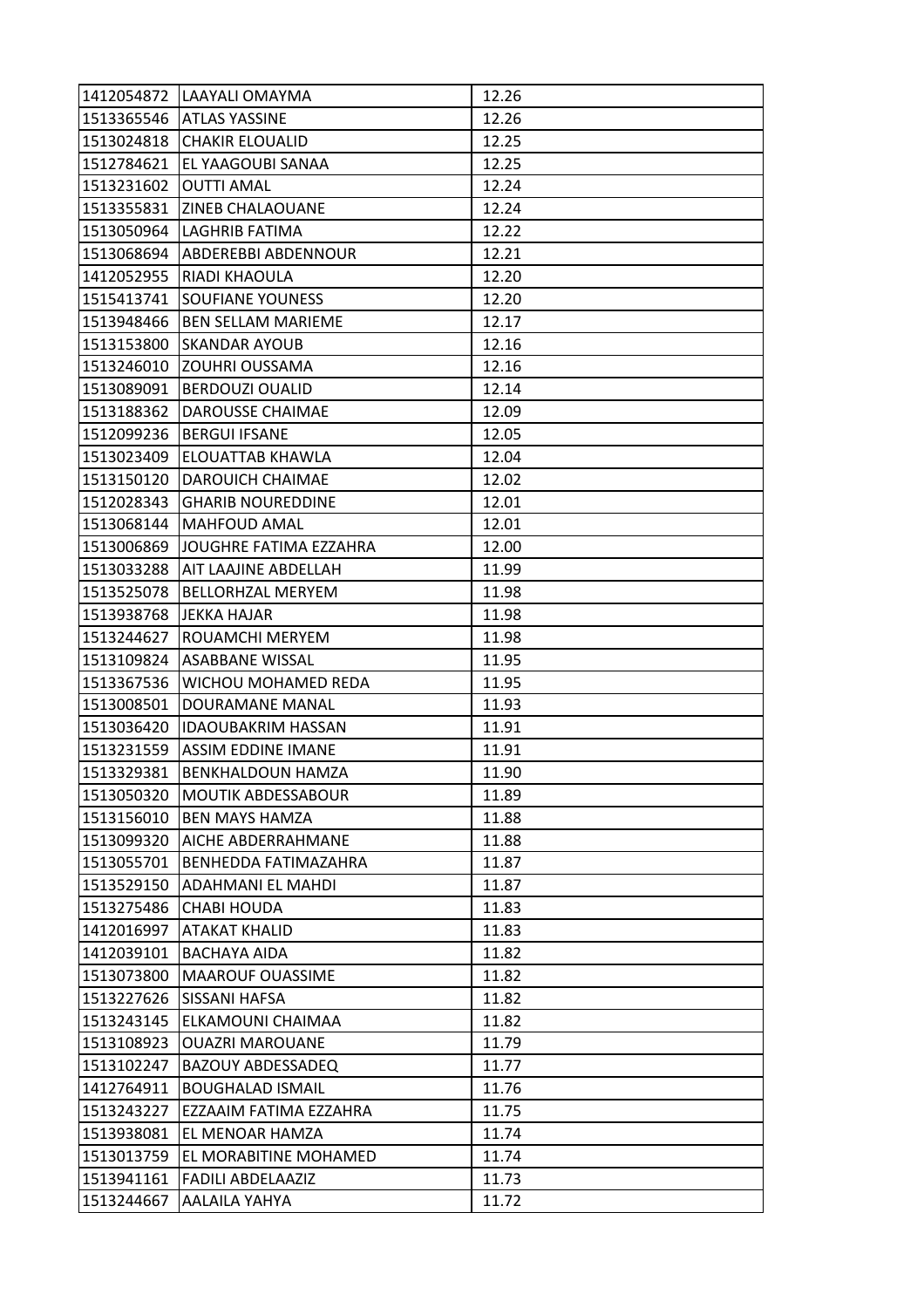|            | 1513084276 MINHAJ ABDERRAHMANE | 11.70 |
|------------|--------------------------------|-------|
|            | 1513356185 FATHI HAFSA         | 11.70 |
| 1513051035 | ZARKOUNI KHAOULA               | 11.68 |
| 1513549244 | LEMLIH FATIMA EZZAHRAA         | 11.66 |
| 1513227832 | <b>TOUMI CHAIMA</b>            | 11.63 |
| 1513281218 | BETTANE ABDERRAZAK             | 11.59 |
|            | 1513792431  HARKI IKRAME       | 11.59 |
| 1513066146 | <b>GHANEM ABDELGHANI</b>       | 11.58 |
|            | 1513618948 ARJAFALLAH HAMZA    | 11.58 |
| 1512070408 | <b>BOUNOUADER OUIAM</b>        | 11.57 |
|            | 1512360041 EL MALKI FADWA      | 11.57 |
|            | 1412903491 EL KOUBAITI AYOUB   | 11.57 |
| 1513024829 | SBAILA SARA                    | 11.55 |
| 1513957064 | <b>BOU CHENIAL MOUAD</b>       | 11.55 |
| 1513250062 | <b>ELRHAIR IMANE</b>           | 11.54 |
|            | 1513005820 ALLAL HAFIDA        | 11.53 |
|            | 1513344622 EL WAKACH IBTISSAM  | 11.52 |
| 1513099136 | <b>NAJIDI JAAFAR</b>           | 11.51 |
| 1513012641 | <b>ETTAQI SAMI</b>             | 11.49 |
| 1513539432 | <b>HARRAK AMAL</b>             | 11.49 |
|            | 1513051098 SAMIESSOULH LASSIAD | 11.47 |
| 1513080033 | ALOUANI SALMA                  | 11.46 |
| 1513098226 | <b>MJAHED OUAIL</b>            | 11.43 |
| 1513034654 | EL OUAZINY ISMAEL              | 11.42 |
| 1513069659 | ENNAJI NAJLAE                  | 11.42 |
| 1513370981 | <b>EDOUAHDI ZINEB</b>          | 11.41 |
| 1513152430 | EL ASRAOUI HIBA                | 11.39 |
| 1515198348 | <b>NAJIH NAJIB</b>             | 11.39 |
| 1513068101 | <b>BEDYOUCH NIDAL</b>          | 11.37 |
| 1513529205 | <b>MERZAK LOUBNA</b>           | 11.36 |
|            | 1412938591   BELFKIH MOUAAD    | 11.35 |
| 1513007376 | <b>BENIDIR GHASSAN</b>         | 11.35 |
|            | 1513946326 ZRIFI FADOUA        | 11.32 |
| 1513181136 | KHALED KHAOULA                 | 11.30 |
| 1513242468 | <b>JNAINI ZINEB</b>            | 11.30 |
| 1513952178 | ETTAHRI HAMZA                  | 11.29 |
| 1513944509 | <b>HABIB SOUHAILA</b>          | 11.28 |
| 1513010992 | ELALAOUI ABDELKARIM            | 11.27 |
| 1513012796 | <b>CHATI CHAYMA</b>            | 11.26 |
| 1513349644 | <b>IHFA NADIA</b>              | 11.26 |
| 1513240217 | <b>HAMMA SALMA</b>             | 11.25 |
| 1412284203 | EL GAHDA FATIMA EZ-ZAHRA       | 11.24 |
| 1513055868 | <b>ARICHI AHLAM</b>            | 11.23 |
| 1513014853 | AKHERRAZ FATIMA ZAHRA          | 11.23 |
| 1513635302 | RAHIMI MARYEM                  | 11.21 |
| 1513245699 | <b>ECHAIBI YOUNESS</b>         | 11.21 |
| 1513229557 | <b>LAAKAIRI GHIZLANE</b>       | 11.20 |
| 1513523869 | <b>DORHMITARIK</b>             | 11.20 |
| 1412035210 | <b>RADAH TAREK</b>             | 11.20 |
| 1513344761 | HIDA SAFAA                     | 11.16 |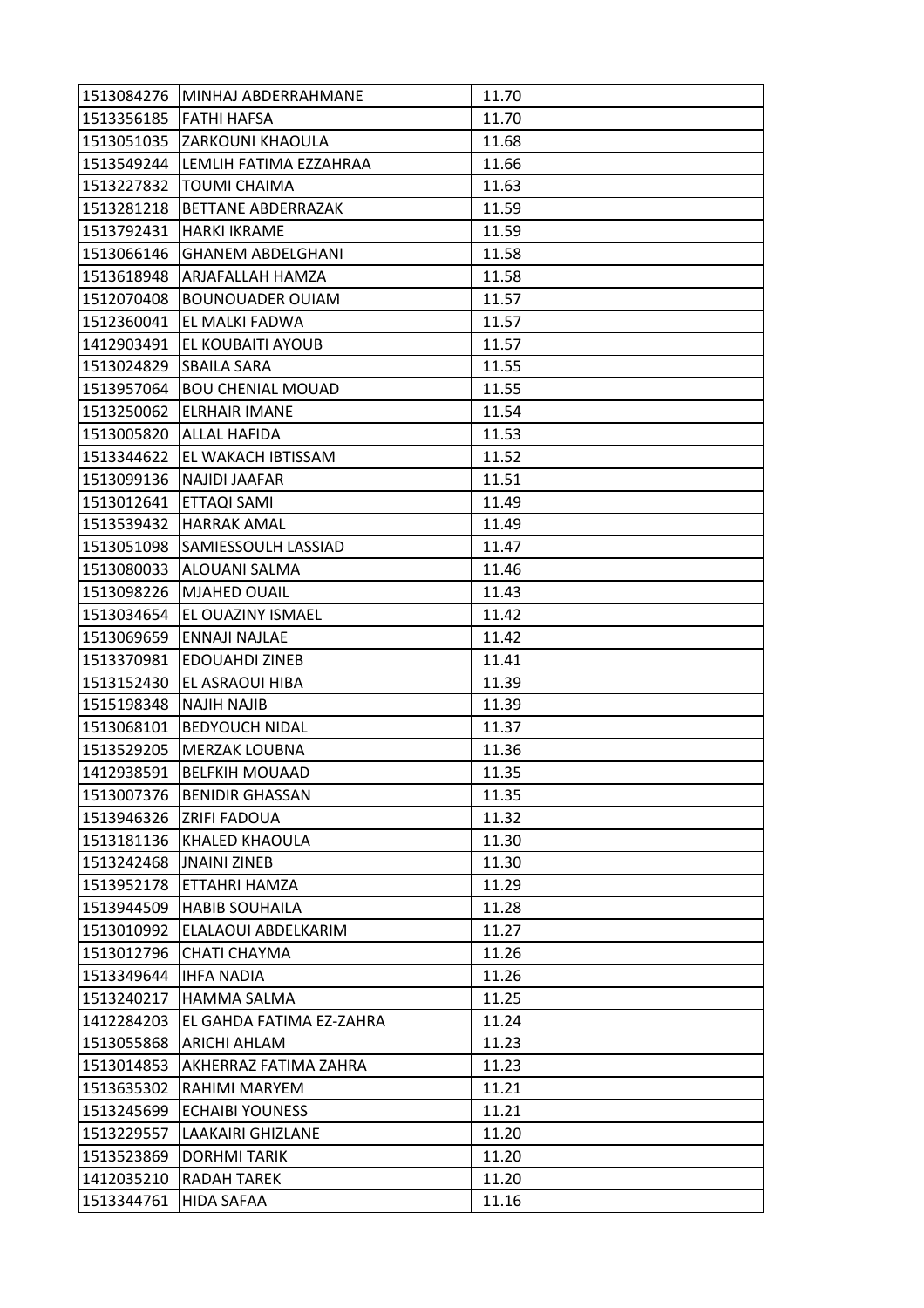|            | 1513525654 MOUMINE DRISS    | 11.15 |
|------------|-----------------------------|-------|
| 1513193891 | <b>ICHOUHAR AIMAD</b>       | 11.14 |
| 1512083475 | <b>MZIOUKA KHAOULA</b>      | 11.13 |
| 1513050717 | EL MARGHDI YOUSSEF          | 11.13 |
| 1513093250 | EL BELGHITI ACHRAF          | 11.13 |
| 1513244415 | <b>SAIKOUKI INTISSAR</b>    | 11.13 |
| 1412391736 | <b>SOULAIMANE YASSMINE</b>  | 11.13 |
| 1513245786 | <b>JGOUNNI HAJAR</b>        | 11.12 |
| 1513335882 | ELABID EJJEMMANI ZAKARIA    | 11.12 |
| 1513099359 | EL BISSAR FAIZA             | 11.12 |
| 1513194044 | <b>KHALLOUQ MOUNIR</b>      | 11.10 |
| 1513543385 | <b>SEMLALI RANIA</b>        | 11.07 |
| 1513229514 | ENANI FATIMA EZZAHRA        | 11.05 |
| 1513242541 | <b>BYAH FATIMA</b>          | 11.05 |
| 1513026904 | <b>ESSADKI OMAIMA</b>       | 11.03 |
| 1513242675 | ELALLAM SOUKAINA            | 11.03 |
| 1513522051 | <b>GRIMLI HAFSA</b>         | 11.01 |
| 1412707473 | EL MORHIT OMAIMA            | 11.00 |
| 1412034900 | EL KHALIFI OUSSAMA          | 10.99 |
| 1513100576 | <b>ABOUSSIF MARIAME</b>     | 10.99 |
| 1512379960 | EL KHATTABI ADAM            | 10.98 |
| 1513077399 | <b>DALIL WAFA</b>           | 10.96 |
| 1513319977 | CHAKRI OUMAIMA              | 10.93 |
| 1513181148 | <b>ZILALI HAMZA</b>         | 10.92 |
| 1515776272 | LANAYA MOHAMED              | 10.92 |
| 1513008429 | <b>BAHOU OMAR</b>           | 10.92 |
| 1513183766 | <b>LEMCHENDEG ILYASS</b>    | 10.92 |
| 1513080632 | LAAMYEM HIBATALLAH          | 10.91 |
| 1513321571 | <b>ZIZI HIND</b>            | 10.90 |
| 1513550695 | CHANAOUI MOHAMED TAHA       | 10.90 |
| 1412001242 | <b>BOUIFALIOUNE HIND</b>    | 10.89 |
| 1513320144 | CHBIHI HOSSNI M HAMED AMINE | 10.89 |
| 1513811398 | <b>JABRI MOHAMED</b>        | 10.88 |
| 1513005935 | EL OUAGARI IMANE            | 10.86 |
| 1412539439 | NOUHAILA KAHLAOUI           | 10.85 |
| 1515059049 | <b>AIT WAHMANE YOUSSEF</b>  | 10.85 |
| 1513100227 | NAJMI CHAIMAA               | 10.85 |
| 1513348360 | EL HAF AN H CHAM            | 10.84 |
| 1513085489 | OUTZEROUALT ZAKARIA         | 10.80 |
| 1513231241 | RAHMANI AHMED               | 10.79 |
| 1513024043 | LATKAL HAJAR                | 10.78 |
| 1513363915 | <b>MATCHI AYOUB</b>         | 10.78 |
| 1513069683 | <b>MRICHA AYMANE</b>        | 10.77 |
| 1513345371 | AIT OULAHYANI YASSINE       | 10.77 |
| 1412918654 | <b>TAHIRI ALAOUI ANASS</b>  | 10.73 |
| 1513021023 | <b>OUZOUIZ ABDELKADER</b>   | 10.72 |
| 1412904616 | KHALIFI OUMAYMA             | 10.71 |
| 1513014324 | <b>BARIK AHMED</b>          | 10.67 |
| 1513001755 | <b>BOUNJOUM IBTISSAM</b>    | 10.64 |
| 1513280077 | KAABOUCH ABDESSAMAD         | 10.64 |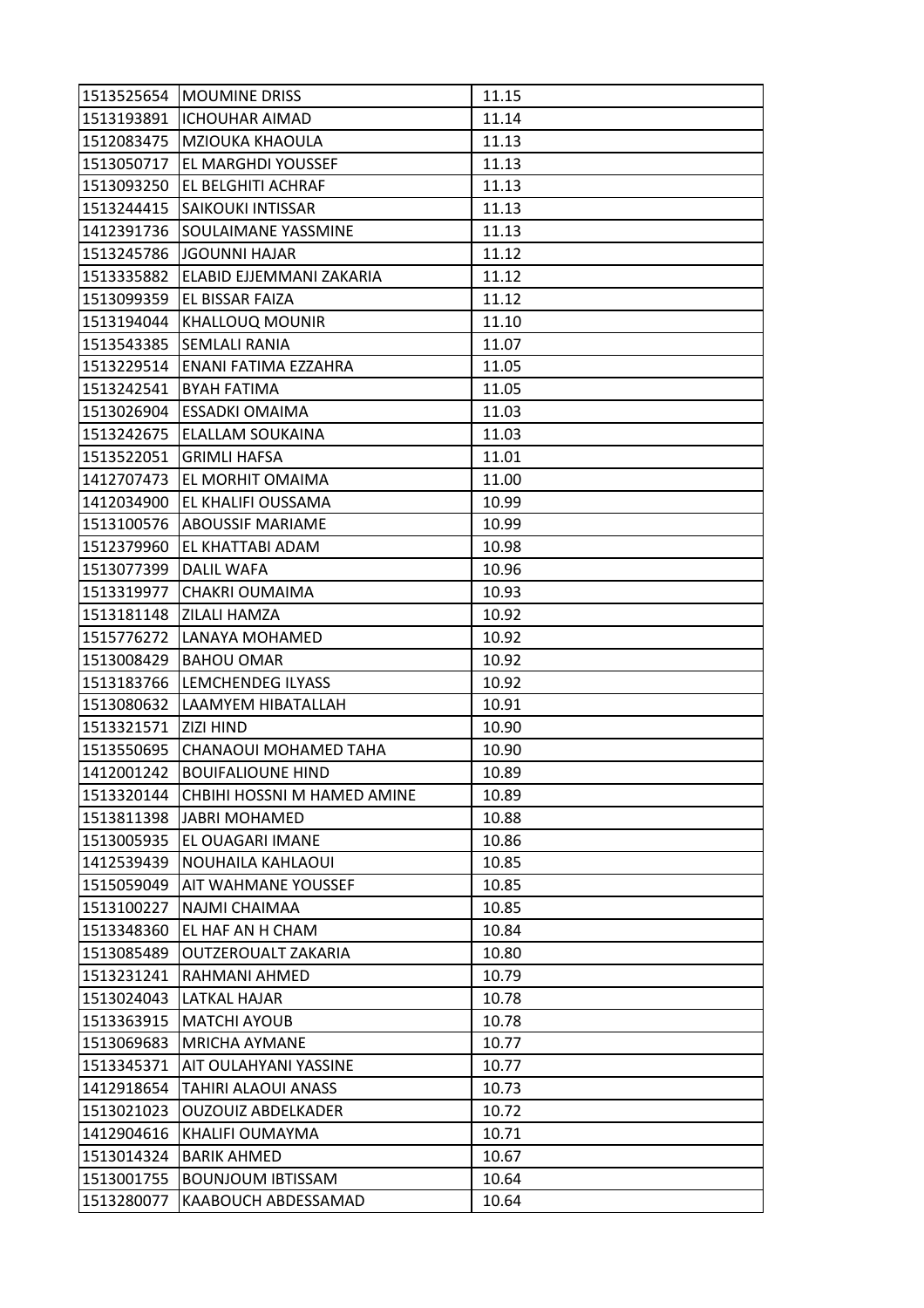|            | 1513936823 SAOUD OUMAIMA            | 10.64 |
|------------|-------------------------------------|-------|
|            | 1512927296   AIT MESSAAD BADR       | 10.63 |
| 1513014272 | <b>GRMANE YASSINE</b>               | 10.62 |
| 1513605786 | <b>CHENAM JIHANE</b>                | 10.62 |
| 1513080761 | <b>ELHAFIANE ZAKARIA</b>            | 10.61 |
| 1513036448 | AJEDDAR ABDELKADER                  | 10.60 |
| 1513171500 | ELQANNAA ANAS                       | 10.60 |
| 1512708203 | <b>BENKRIMEN YAHIA</b>              | 10.59 |
| 1411026051 | TIMOR BRAHIM                        | 10.57 |
| 1513281330 | EL FRAYJI ACHRAF                    | 10.57 |
| 1513080634 | BENABAD AHMED AL MOUATAMID          | 10.55 |
| 1513376109 | DIHAJ CHAIMAA                       | 10.55 |
| 1513231258 | YADAOUI MOHAMED KHALIL              | 10.54 |
| 1513758215 | <b>BEL GHARB NIHAL</b>              | 10.54 |
| 1513936582 | MEHRIZI ALAOUI HAMZA                | 10.54 |
| 1513227686 | HMAITI JAAFAR                       | 10.53 |
| 1513012069 | <b>SAMIR SOUKAINA</b>               | 10.52 |
| 1513545008 | LAKHDAR ALAEDDINE                   | 10.51 |
| 1513068663 | ER RACHDAOUI FATIHA                 | 10.50 |
| 1513077380 | <b>BAHTAT ILIASS</b>                | 10.50 |
| 1412070449 | SOUKAINA OULEDSIDI ALI              | 10.49 |
| 1513331281 | DAHIRY ANASS                        | 10.49 |
| 1412085912 | <b>HAYTAM NAJIB</b>                 | 10.46 |
| 1513242548 | LEMKIRI HOUDA                       | 10.46 |
| 1513068183 | HOUMMANI FATIMA EZZAHRAE            | 10.43 |
| 1412854531 | <b>MEZIANE AICHA</b>                | 10.42 |
| 1412055706 | <b>KHALID BENTALEB</b>              | 10.42 |
| 1412330041 | MINOUAL NAJLAE                      | 10.40 |
| 1513322195 | <b>AMZIL SAKHR</b>                  | 10.40 |
| 1513359158 | <b>BOULAFFAS AMINE</b>              | 10.40 |
| 1513008551 | ELHIANI YOUSSEF                     | 10.40 |
| 1513931636 | ZINE EL ABIDINE ISSAM               | 10.37 |
| 1513000369 | CHAMMAA CHADIA                      | 10.37 |
| 1513016527 | <b>OUMELLOUK FOUZIA</b>             | 10.36 |
| 1513618844 | EL HRARTI ABDELHAKIME               | 10.36 |
| 1513036810 | NABOULSI NASSIMA                    | 10.35 |
| 1513551510 | <b>CHERKI IKRAM</b>                 | 10.32 |
| 1513055806 | <b>EL FAHSI YOUSSEF</b>             | 10.28 |
| 1513319975 | <b>CHOUAIB ZAINEB</b>               | 10.28 |
| 1412329545 | <b>CHANNANE IKRAM</b>               | 10.28 |
| 1412230200 | RACHID FARHANE                      | 10.27 |
| 1513316507 | <b>FARAH MERYEM</b>                 | 10.27 |
| 1412370255 | <b>ESSALAMI KHAOULA</b>             | 10.26 |
| 1513937929 | <b>BOUDERBA HAJAR</b>               | 10.26 |
| 1513008436 | <b>TAIR YUGUERTHEN</b>              | 10.25 |
| 1513227622 | <b>IBNOU KHALID ELBELGHITI ASMA</b> | 10.24 |
| 1511086206 | AMMANI ASSYA                        | 10.23 |
| 1513807171 | <b>ZNATNI YASMINE</b>               | 10.23 |
| 1513014177 | AKAZOUM HANAN                       | 10.22 |
| 1513272022 | <b>HATIBI NISSRINE</b>              | 10.22 |